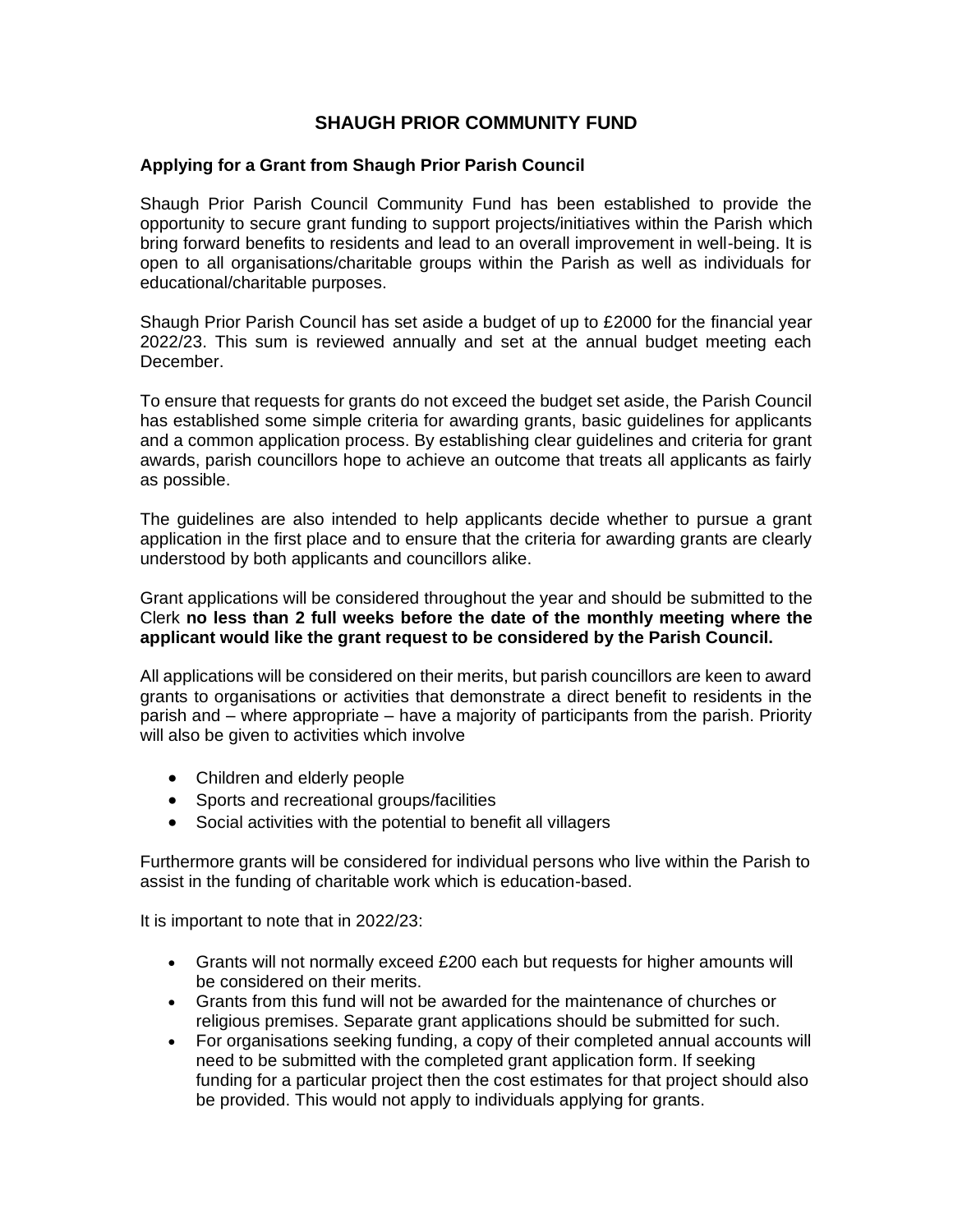• If a grant is awarded, evidence must be provided of how the money has been spent.

If you require any assistance in completing your application, please contact Scott Smy on: 01752 698305.

| Name of organisation or group                 |  |
|-----------------------------------------------|--|
| Your Name                                     |  |
| Your Role<br>e.g. Chairman, Treasurer, Leader |  |
| Your Address<br>For correspondence            |  |
|                                               |  |
|                                               |  |
| Your email address                            |  |
| Your phone number                             |  |

Tell us about the funding that you are seeking (*normally* up to a maximum of £200)

Amount requested

Please tell us what you are seeking the grant for and how does it lead to a direct benefit to persons living in the Parish? If you are an individual how does the grant funding link to charitable/educational benefits?